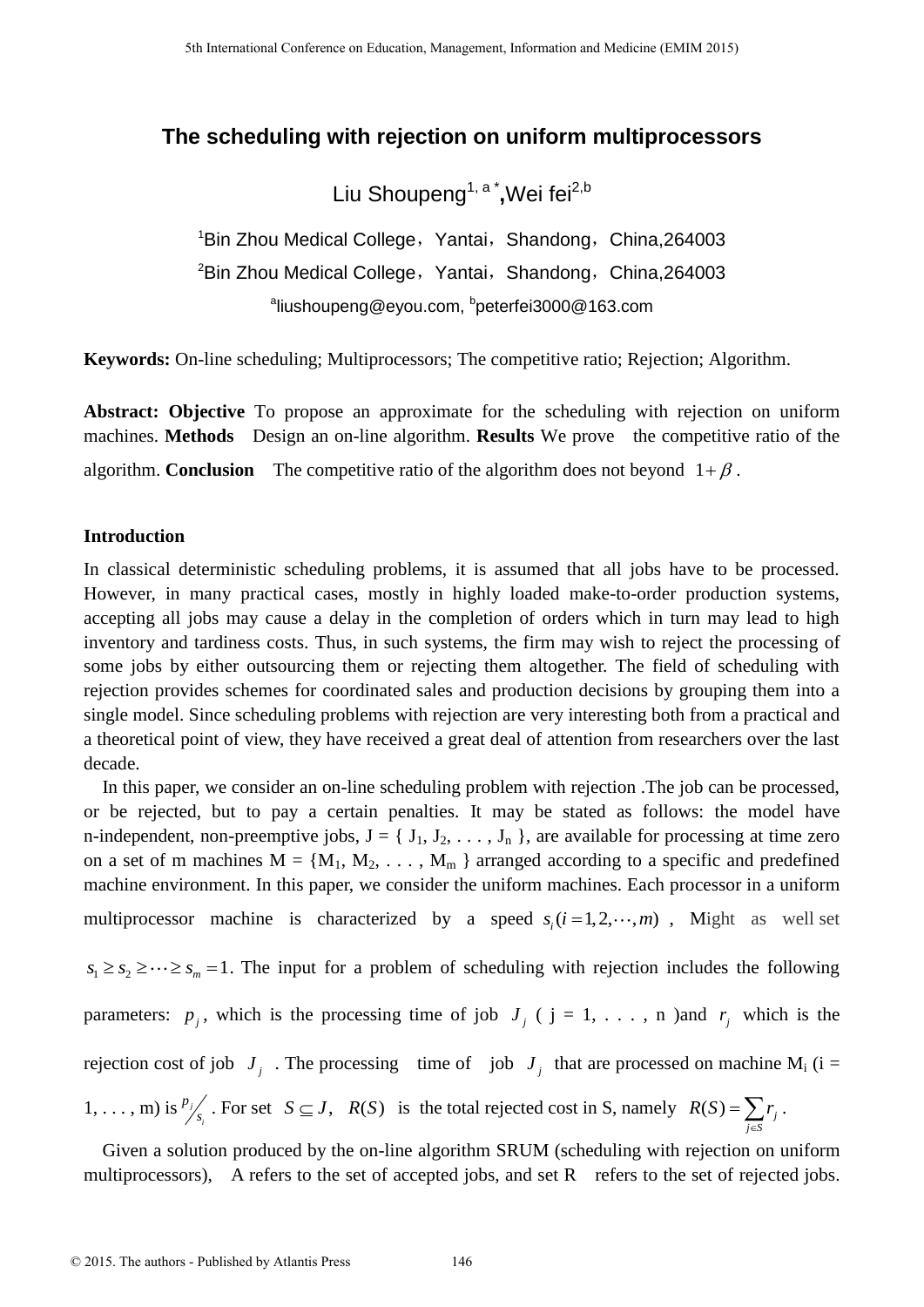max *p* denotes the largest processing time of all accepted jobs. For their analogs in the optimal solutions we use  $\overline{R}, \overline{A}$ ,  $\overline{p}_{max}$ , respectively.  $Z^{A_1}$  denotes the total cost of the Algorithm SRUM and  $Z^{opt}$ achieved by the optimal solution. In the following proof, we make the  $M(S) = \sum_{i} \frac{P_i}{\sum_{i}}$  $j \in S$   $\sum S_i$  $M(S) = \sum \frac{p}{\sum}$  $=\sum_{j\in S}\frac{P_j}{\sum s_i}$ . The set  $B = \{j \mid r_j \leq \frac{P_j}{\sum s_i}\}$ *i*  $B = \{ j | r_i \leq \frac{p}{\sqrt{n}} \}$  $= \{j \mid r_j \leq \frac{P_j}{\sum s_i} \}$  contains jobs with penalty less than or equal to

their load.

The off-line scheduling with rejection penalty is NP-hard. It does not exist a polynomial time optimal algorithm. Therefore, we propose an approximate Algorithm SRUM. It rejects all job from set  $B = \{ j | r_j \leq \frac{P_j}{\sum_{i=1}^{n_j} } \}$ *i*  $B = \{ j | r_i \leq \frac{p}{\sqrt{n}} \}$  $= \{j \mid r_j \leq \frac{P_j}{\sum s_i} \}$ , and accepts part of the jobs in the rest of the jobs. Next, we propose an on-line algorithm **SRUM** and analysis the competitive ratio of it .

# **Algorithm SRUM:**

Step 1: If a job  $J_i$  from B is arrive, reject it;

Step 2: Let P be the total penalty of all rejected jobs from  $J - B$ . If the job  $J_j = (t_j, p_j) \notin B$  is arrive, reject it if  $P + r_j \le \alpha p_j$ , otherwise, accept it and schedule it on a least loaded machine by LS algorithm.

On the Algorithm SRUM, Let 
$$
\alpha = \frac{\sqrt{5-1}}{2}
$$
,  $\varphi = \frac{\sqrt{5+1}}{2}$ , and c satisfy

$$
c \ge 1 + \left(\frac{1}{s_m} - \frac{1}{\sum_{i=1}^m s_i}\right) \frac{1}{\alpha}, \qquad c \ge 2 + \alpha \frac{2}{\sum_{i=1}^m s_i}
$$

**Theorem:** *The Algorithm SRUM from*  $1 + \beta$  competitive,

here 
$$
\beta = \min \left\{ \sqrt{\frac{(m-1)S_1}{\sum_{i=1}^{m} S_i} + \frac{(m-2)S_1}{\sum_{i=1}^{m} S_i}}, \varphi S_1 \right\}
$$

**Proof:** First for certain optimal solution, we define  $S = R \cap \overline{A} - B$  as job set, it satisfy in the optimal solution be accepted but in step 2 rejected, The completion of the machine is the first k machine  $M_k$ , Maximum hours of accepting jobs is  $p_{\text{max}}$ , the processing time of the last job is  $p_l$ , By the algorithm LS, we obtain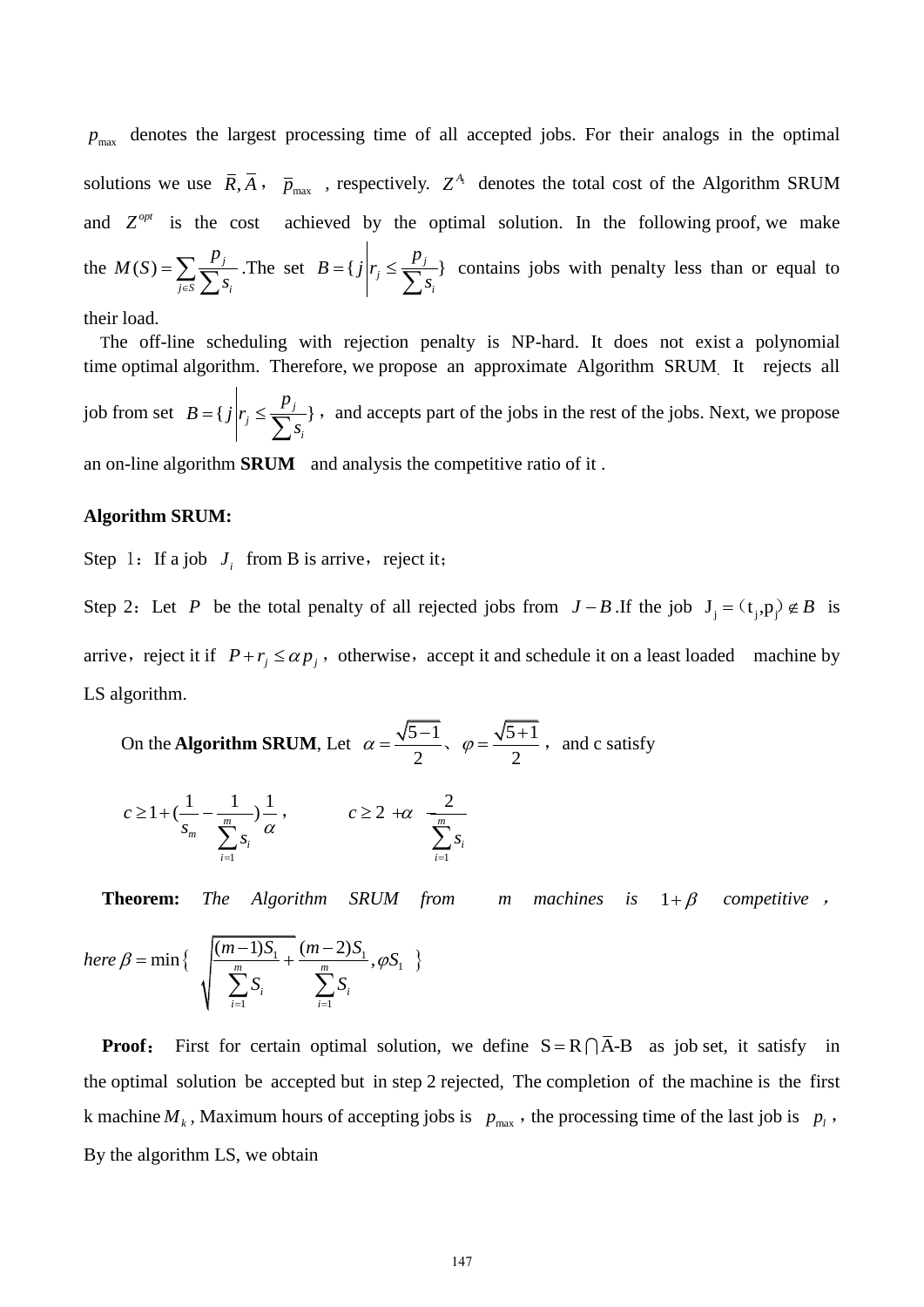$$
C_{k} + \frac{p_{l}}{S_{k}} \le C_{i} + \frac{p_{l}}{S_{i}}, (i = 1, 2, \cdots m)
$$
 (1)

$$
C_{k} + \frac{p_{l}}{S_{k}} \le C_{\min} + \frac{p_{l}}{S_{m}} \le C_{\min} + p_{\max},
$$
 (2)

By the formula (1) and  $p_l \leq p_{\text{max}}$ , we can obtain

$$
P_l \ge P_{\text{max}} \text{ , we can obtain}
$$
  

$$
C_k + \frac{p_l}{S_k} \le M(A) + \frac{(m-1)p_l}{\sum_{i=1}^m S_i} \le M(A) + \frac{(m-1)p_{\text{max}}}{\sum_{i=1}^m S_i}
$$

Then

$$
Z^{on} = C_{k} + \frac{p_{l}}{C_{k}} + P(R) \leq M \quad A + \frac{(m-1) p_{m} \Delta x_{l}}{\sum_{i=1}^{m} S_{i}}
$$
  
=  $(M \ (A) + P \ R - S \ +)M \ S \ (+) + \frac{(m-1) p_{m} \Delta x_{l}}{\sum_{i=1}^{m} S_{i}}$ 

We first consider the left half part

$$
(M (A) P (R S) M (S
$$
  

$$
M (A) A + M (A R R (R S) M (S
$$
  

$$
\leq M (A) + P (R) \leq 2^{r}
$$

 $(M (A) + P (R S) + M (S)$ 

Since all jobs in S are accepted by the optimal solutions, So the largest processing time is not more than  $\bar{p}_{\text{max}}$ . By the algorithm, we can obtain  $P(S) \le \alpha \bar{p}_{\text{max}}$ . For any rejected job J by step 2,we

know  $r_j \leq \alpha p_j$ , Summation on both sides, we can obtain 1  $g(S) \leq \alpha M(S) \sum^{m}$ *i i*  $P(S) \le \alpha M(S) \sum_{i=1}^{m} S_i$  $\leq \alpha M(S) \sum_{i=1} S_i$ .So

$$
v \quad r_j \le \alpha p_j, \text{ Summation on both sides, we can obtain } P(S) \le \alpha M(S) \sum_{i=1}^{\infty} S_i. \text{S}
$$
\n
$$
P(S) - M(S) \le (1 - \frac{1}{\alpha \sum_{i=1}^m S_i}) P(S) \le (1 - \frac{1}{\alpha \sum_{i=1}^m S_i}) \alpha \overline{p}_{\text{max}} = (\alpha - \frac{1}{\sum_{i=1}^m S_i}) \overline{p}_{\text{max}}
$$
\n
$$
1) \text{ If } p_{\text{max}} \le \overline{p}_{\text{max}}, \text{ then } P(S) - M(S) + \frac{(m-1)p_{\text{max}}}{\sum_{i=1}^m S_i} \le (\alpha - \frac{m-2}{\sum_{i=1}^m S_i}) \overline{p}_{\text{max}}
$$

2) If  $p_{\text{max}} \ge \overline{p}_{\text{max}}$ , Let P be the total penalty incurred by the jobs in Step 2 of the algorithm until it schedules the first job with processing time is  $p_{\text{max}}$ .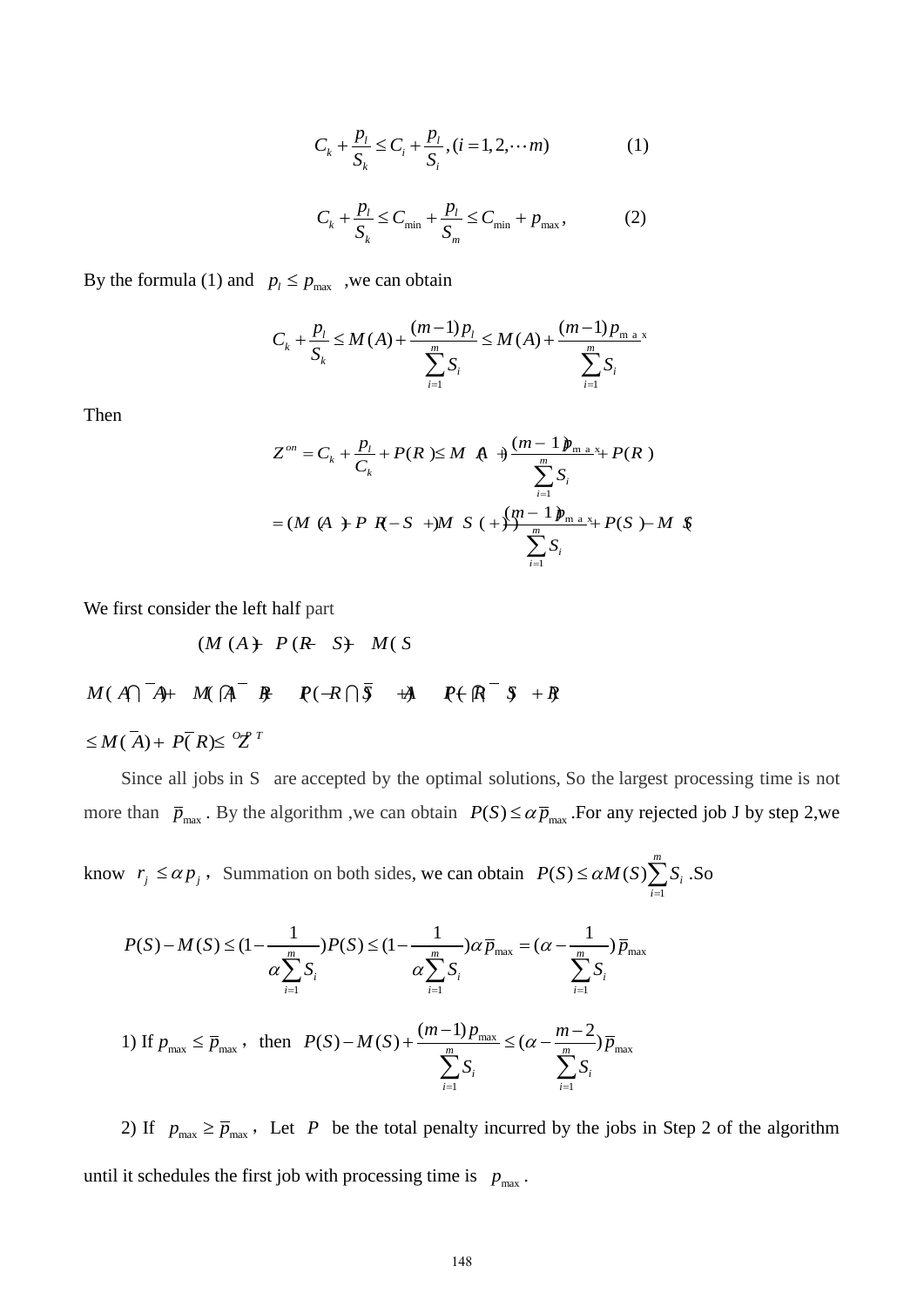By the condition Step 2 of the algorithm ,  $\alpha p_j \leq P + r_j$  . On the other hand  $P + r_j \leq P(S) + P(\overline{R})$ , as all rejected jobs in Step 2 are in  $S \cup \overline{R}$ , and also the job j with processing time is in  $\overline{R}$ , since  $p_{\text{max}} \ge \overline{p}_{\text{max}}$ . Thus

$$
P(S) - M(S) + \frac{(m-1)p_{\max}}{\sum_{i=1}^{m} S_i} \leq (\alpha - \frac{1}{\sum_{i=1}^{m} S_i}) \overline{p}_{\max} + \frac{m-1}{\sum_{i=1}^{m} S_i} \cdot \frac{1}{\alpha} (P+r_j)
$$
  

$$
\leq (\alpha - \frac{1}{\sum_{i=1}^{m} S_i}) \overline{p}_{\max} + \frac{m-1}{\sum_{i=1}^{m} S_i} \cdot \frac{1}{\alpha} (P(S) + P(\overline{R}))
$$
  

$$
\leq (\alpha + \frac{m-2}{\sum_{i=1}^{m} S_i}) \overline{p}_{\max} + \frac{m-1}{\alpha \sum_{i=1}^{m} S_i} P(\overline{R})
$$

If 
$$
\alpha = \sqrt{\frac{m-1}{S_1 \sum_{i=1}^{m} S_i}}
$$
,  $(\alpha + \frac{m-2}{\sum_{i=1}^{m} S_i}) \overline{p}_{\text{max}} + \frac{m-1}{\alpha \sum_{i=1}^{m} S_i} P(\overline{R})$  achieve Minimum value , So  
 $P(S) - M(S) + \frac{(m-1)p_{\text{max}}}{\sum_{i=1}^{m} S_i} \le \beta_1 Z^{opt}$ , here  $\beta_1 = \sqrt{(m-1)S_1} \Big/ \sum_{i=1}^{m} S_i + (m-2)S_1 \Big/ \sum_{i=1}^{m} S_i$ .

$$
P(S) - M(S) + \frac{(m-1)P_{\text{max}}}{\sum_{i=1}^{m} S_i} \le \beta_1 Z^{opt} , \text{ here } \beta_1 = \sqrt{(m-1)s_1 / \sum_{i=1}^{m} s_i + (m-2)s_1 / \sum_{i=1}^{m} s_i}
$$

By Formula (2),we can obtain

$$
Z^{on} = C_k + \frac{p_l}{S_k} + P(R) \le C_{\min} + p_{\max} + P(R)
$$

$$
\leq M(A) + P(R) + (\frac{1}{S_m} - \frac{1}{\sum_{i=1}^{m} S_i})p_{\max}
$$

$$
= (M(A) + P(R - S) + M(S)) + P(S) - M(S) + (\frac{1}{S_m} - \frac{1}{\sum_{i=1}^{m} S_i})p_{\text{max}}
$$

From the above proof, we can obtain  
\n
$$
M(A) + P(R - S) + M(S) \le M(\overline{A}) + P(\overline{R}) \le z^{opt}
$$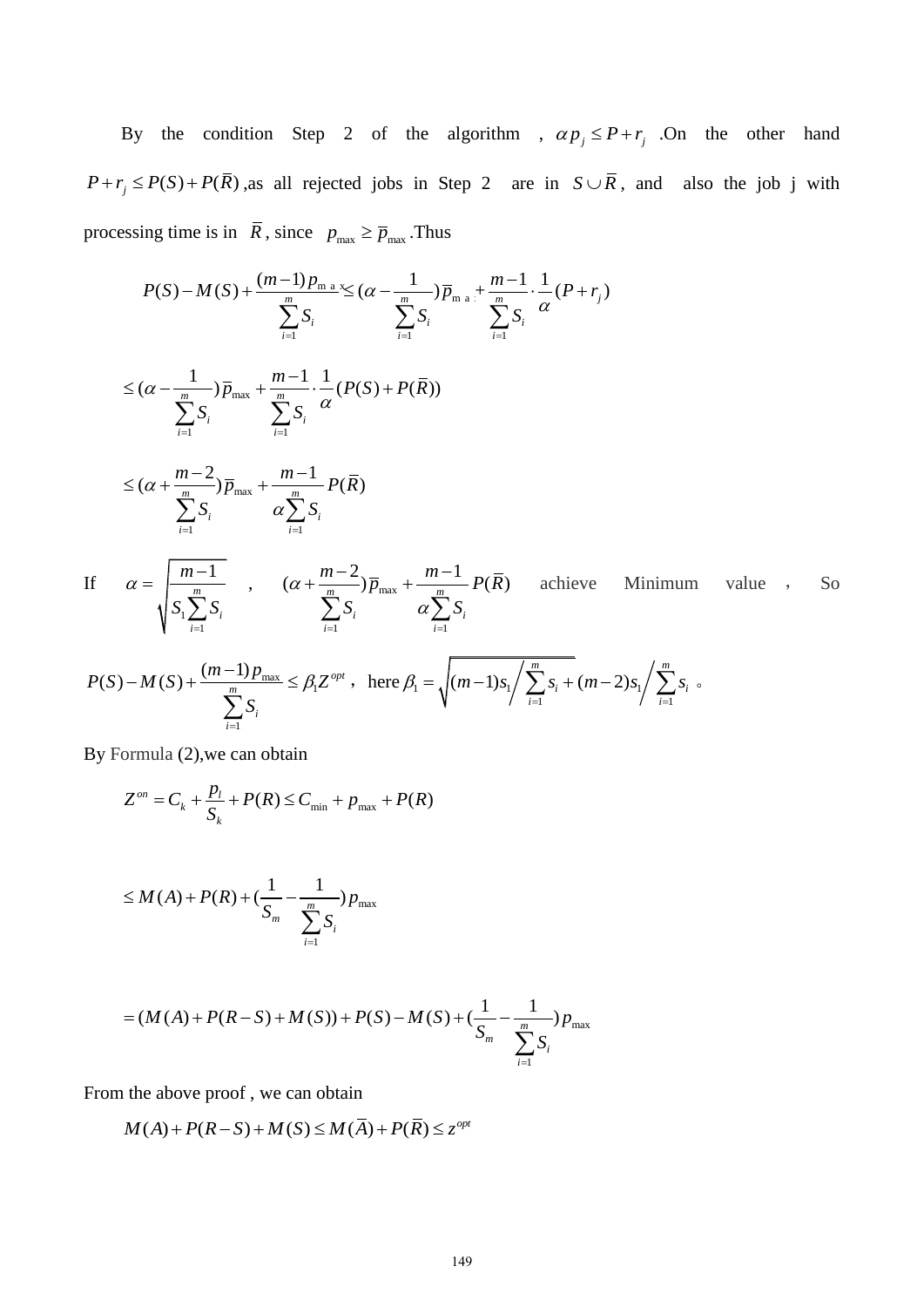$$
P(S) - M(S) + (\frac{1}{S_m} - \frac{1}{\sum_{i=1}^{m} S_i})T \leq (\alpha + \frac{1}{S_m} - \frac{2}{\sum_{i=1}^{m} S_i})\overline{p}_{\max} + (\frac{1}{S_m} - \frac{1}{\sum_{i=1}^{m} S_i})\frac{1}{\alpha}P(\overline{R})
$$

We know  $\alpha = \varphi - 1, c = \varphi + 1$  and satisfy the following inequality

$$
c \ge 1 + \frac{1}{S_m} \frac{1}{\sum_{i=1}^m S_i} + \frac{1}{\alpha}, \qquad c \ge 2 + \alpha \frac{2}{\sum_{i=1}^m S_i}
$$

So we have

$$
Z^{on} \le Z^{opt} + (c-1)(P(\overline{R}) + \overline{T}) = Z^{opt} + \varphi(P(\overline{R}) + \overline{T}) \le (1 + \phi S_1)Z^{OPT}
$$

.

In summary, we have  $\frac{Zon}{Z^{OPT}} \leq 1$ *Z*  $\leq 1 + \beta$ , here  $\beta = \min \left\{ \frac{(m-1)S_1}{m} + \frac{(m-2)S_1}{m}, \varphi S_1 \right\}$  $\sum_{i=1}^{j} S_i$   $\sum_{i=1}^{j}$  $\min\left\{\n\frac{\left(m-1\right)S_1}{\frac{m}{m}} + \frac{\left(m-2\right)S_1}{\frac{m}{m}},\n\right\}$ *i*  $\sum_{i}^{n} S_i$  $\sum_{i=1}^{j} S_i$  *i*  $\frac{m-1)S_1}{m} + \frac{(m-2)S_1}{m}$ ,  $\varphi S$  $\frac{S_{i}}{S_{i}} + \frac{(m-2)}{S_{i}}$  $\beta = \min \left\{ \frac{\left(m-1\right)S_1}{\frac{m}{m}} + \frac{\left(m-2\right)S_1}{\frac{m}{m}}, \varphi S_1 \right\}.$  $\sum_{i=1}^{n} S_i$   $\sum_{i=1}^{n} S_i$ = min { $\sqrt{\frac{(m-1)S_1}{\sum_{i=1}^m S_i} + \frac{(m-2)S_1}{\sum_{i=1}^m S_i}}, \varphi.$ 

### **The Conclusion**

In this paper, we propose an on line algorithm for the scheduling with rejection penalty and analysis the competitive ratio of it. It extend the results of Yair bartal to uniform machines. But some open problems remain. This requires that we continue to work hard.

### **References**

- [1] Bartal, Y., Leonardi, S., Marchetti-Spaccamela, A., Sgall, J., and Stougie, L., 2000, Multiprocessor Scheduling with Rejection, in: Seventh ACM-SIAM Symposium on Discrete Algorithms, 95-103.
- [2] Cao, Z., Wang, Z., and Shoupeng, L., 2006, On Several Scheduling Problems with Rejection or Discretely Compressible Processing Times, in: Lecture notes in computer science, 3959, 90-98.
- [3] Cao, Z., Yang, X., 2009, A PTAS for Parallel Batch Scheduling with Rejection and Dynamic Job Arrivals, Theoretical Computer Science, 410, 2732-2745.
- [4] Cao, Z. and Zhang, Y., 2007, Scheduling with rejection and non-identical job arrivals, Journal of Systems Science and Complexity, 20, 529 535.
- [5] Cesaret, B., O˘guz, C., & Salman, F. S. (2012). A tabu search algo-rithm for order acceptance and scheduling. *Computers and Opera-tions Research*, *39*(6), 1197–1205.
- [6] Choi, B. C., & Chung, J. (2011). Two-machne flow shop schedulng problem with an outsourcing option. *European Journal of Opera-tional Research*, *213*, 66–72.
- [7]Steiner, G., & Zhang, R. (2011). Revised delivery-time quotation in scheduling with tardiness penalties. *Operations Research*, *59*, 1504– 1511.
- [8]Shabtay, D., Gaspar, N., & Yedidsion, L. (2012). A bicriteria approach to scheduling a single machine with rejection and positional penalties. *Journal of Combinatorial Optimization*, *23*(4),